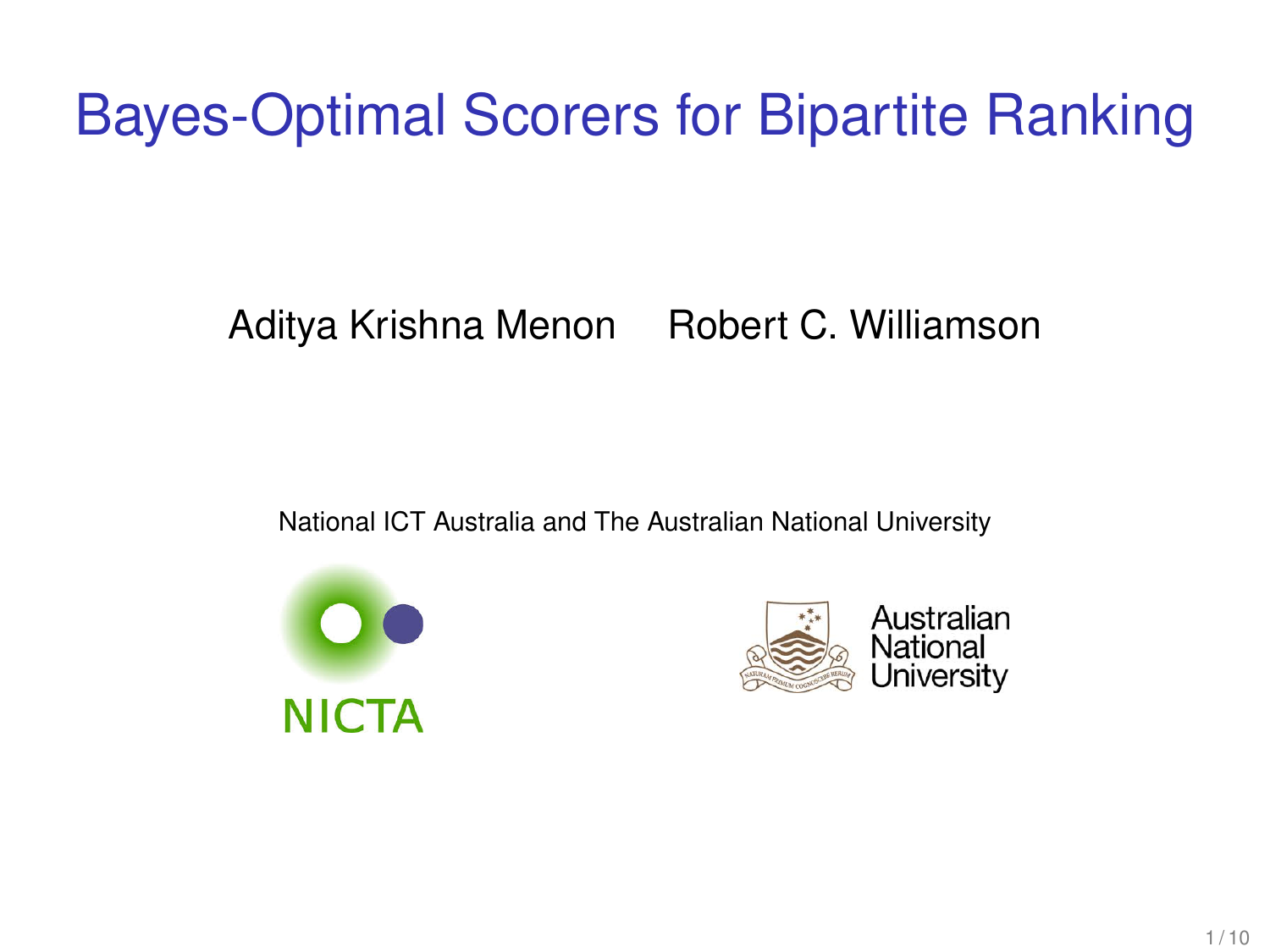**Input** IID samples from *D* over  $\mathcal{X} \times \{\pm 1\}$ **Output** Scorer  $s: \mathcal{X} \to \mathbb{R}$ **Performance** Area under ROC curve (AUC):  $\text{AUC}^D(s) = \mathbb{E}_{\mathsf{X} \sim P, \mathsf{X}' \sim Q} \left[ \llbracket s(\mathsf{X}) > s(\mathsf{X}') \rrbracket + \frac{1}{2} \right]$  $\frac{1}{2} \llbracket s(\mathsf{X}) = s(\mathsf{X}') \rrbracket$ where  $P = Pr[X|Y = 1], Q = Pr[X|Y = -1]$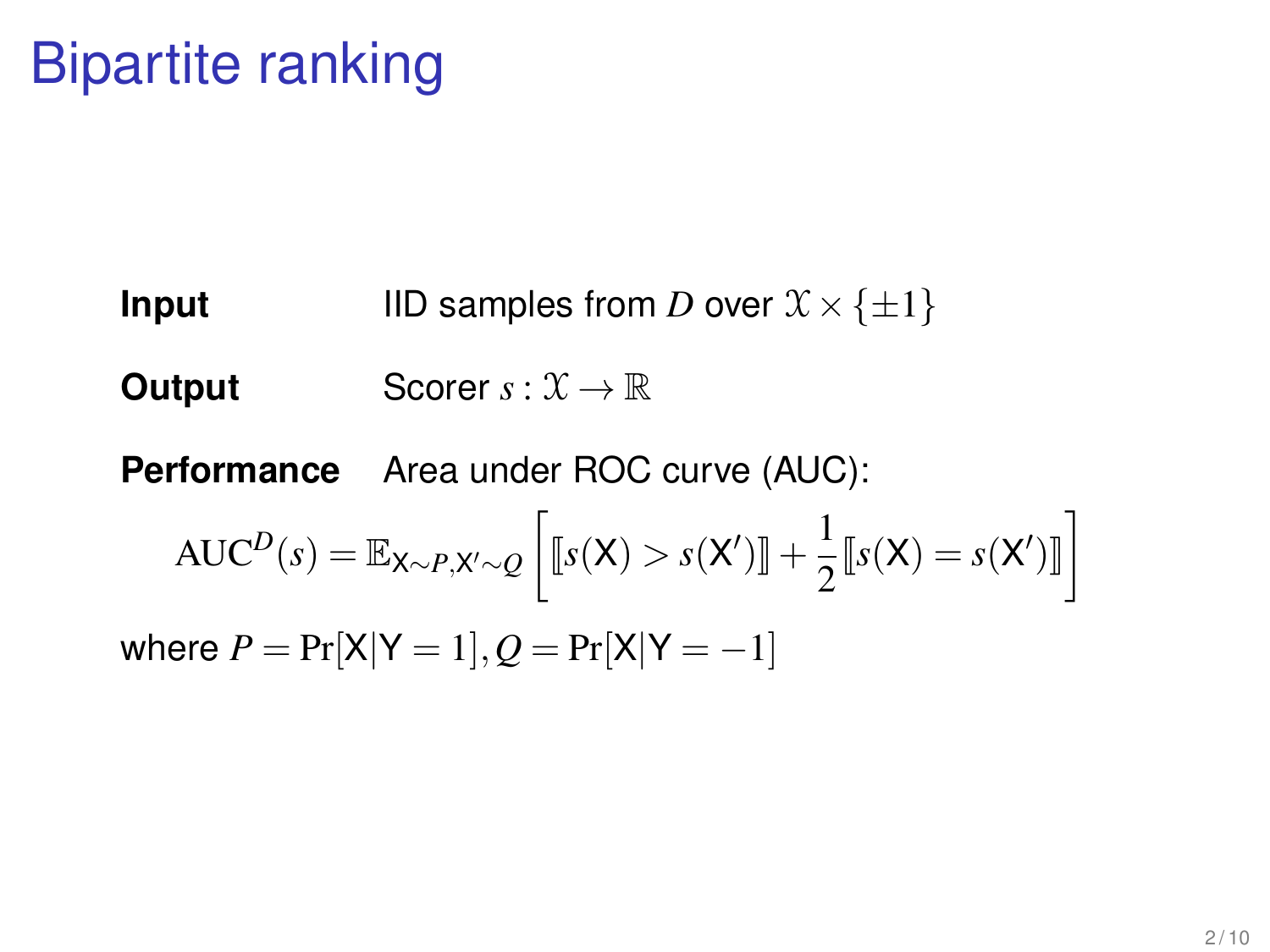#### AUC maximisation via surrogate losses

Definition of AUC involves 0-1 loss:

$$
AUC^{D}(s) = \mathbb{E}_{X \sim P, X' \sim Q} \left[ \llbracket s(X) > s(X') \rrbracket + \frac{1}{2} \llbracket s(X) = s(X') \rrbracket \right]
$$

 $\bullet$ Difficult to directly maximise

Natural strategy: minimise the  $\ell$ -bipartite risk

$$
\mathbb{L}_{\text{Bipart},\ell}^D(s) = \mathbb{E}_{\mathsf{X}\sim P,\mathsf{X}'\sim Q} \left[ \frac{\ell_1(s(\mathsf{X}) - s(\mathsf{X}')) + \ell_{-1}(s(\mathsf{X}') - s(\mathsf{X}))}{2} \right]
$$

for a surrogate loss  $\ell : {\pm 1} \times \mathbb{R} \to \mathbb{R}_+$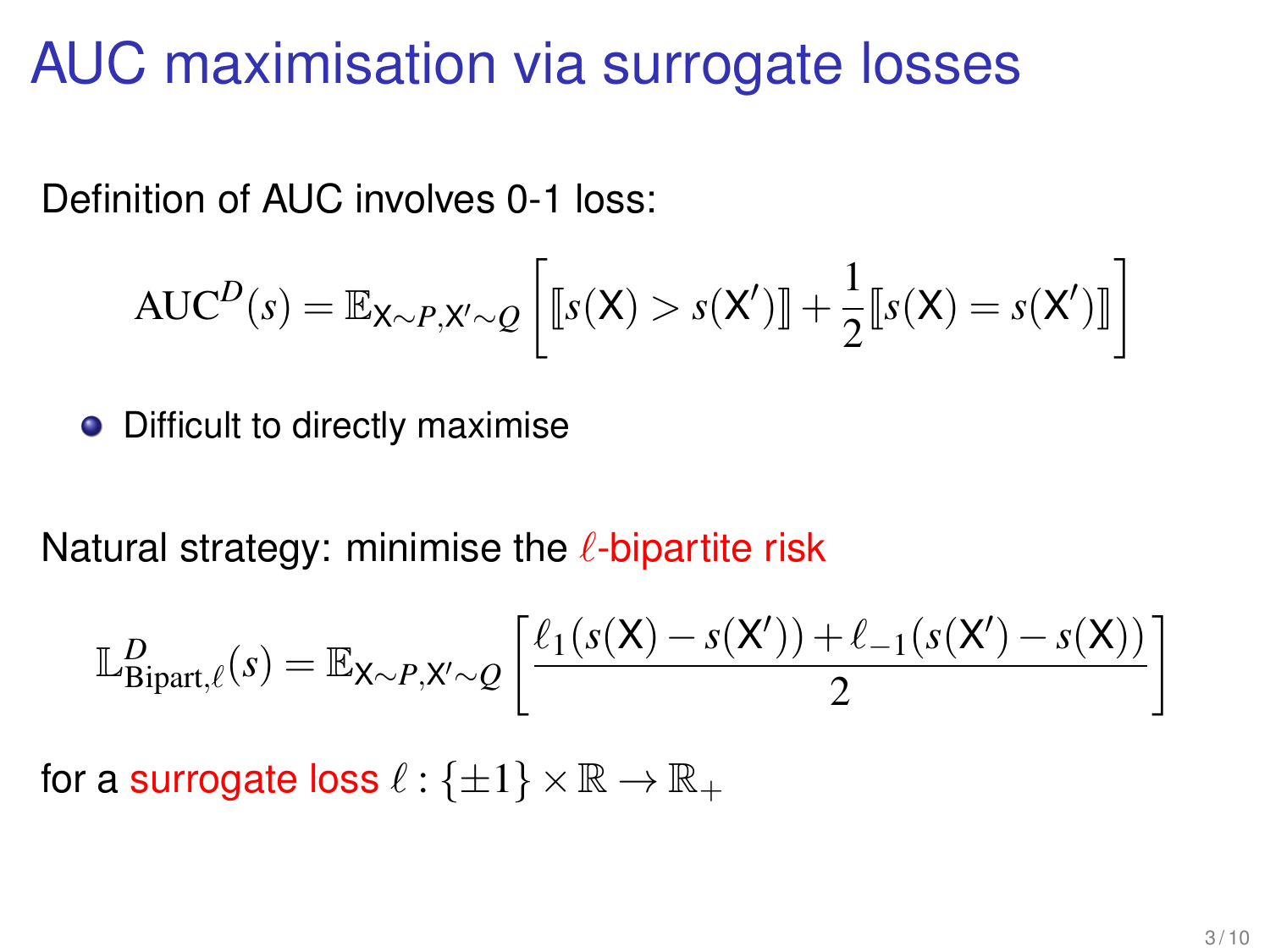## The basic question

Bayes-optimal scorers for the  $\ell$ -bipartite risk:

$$
\mathcal{S}_{\text{Bipart},\ell}^{D,*} = \underset{s:\ \mathcal{X}\to\mathbb{R}}{\text{Argmin}}\ \mathbb{L}_{\text{Bipart},\ell}^{D}(s)
$$

Want 
$$
\mathcal{S}_{\text{Bipart},\ell}^{D,*} \subseteq \mathcal{S}_{\text{Bipart},01}^{D,*}
$$
 (minimally)

 $\mathcal{S}_{\text{Bipart},01}^{D,*}\to$  increasing transforms of  $\eta: x\mapsto \Pr[\mathsf{Y}=1|\mathsf{X}=x]$  $\mathcal{S}^{D,*}_{\text{Bipart},\ell} \to ?$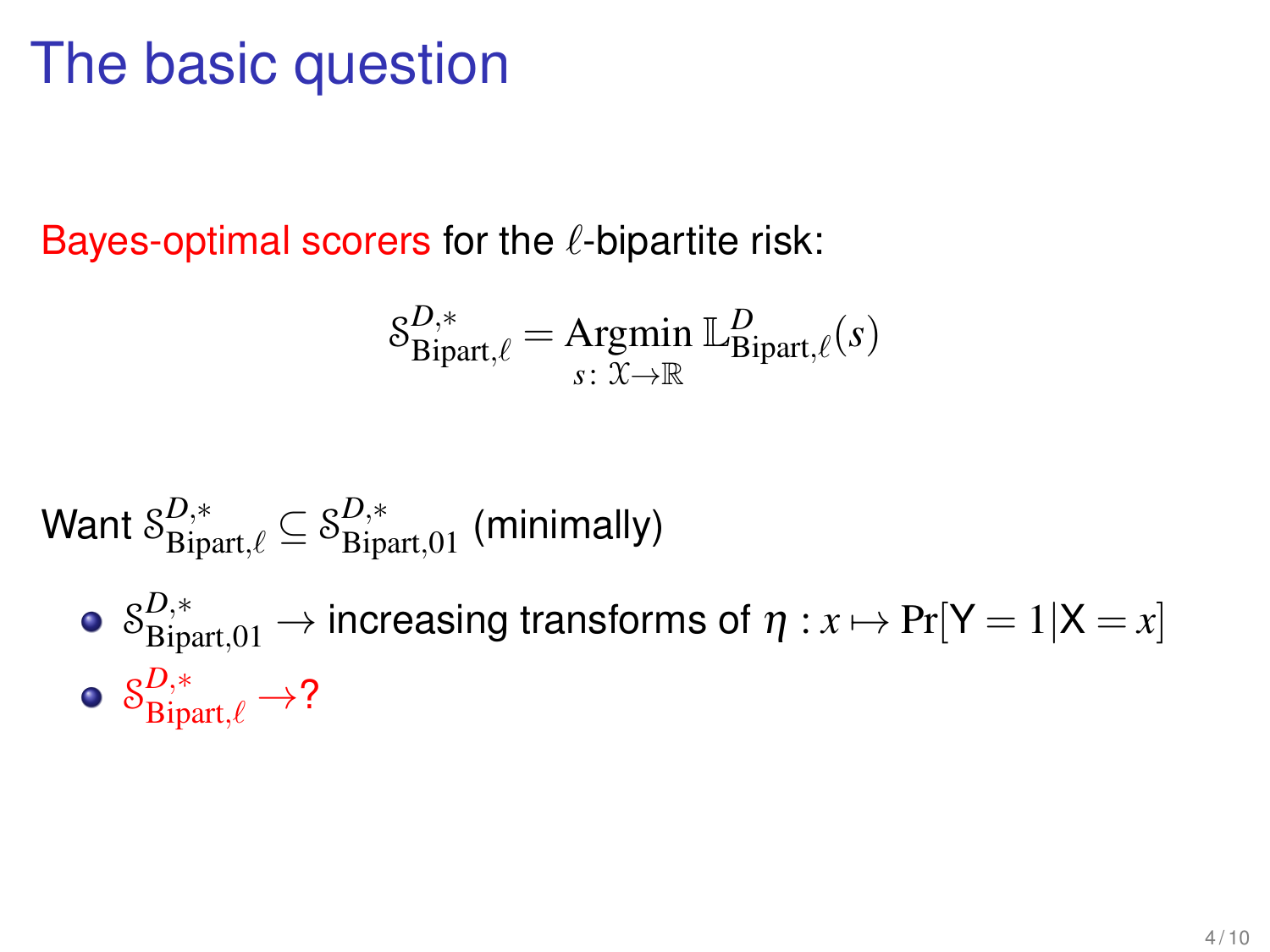## Approach: reduction to classification

Reduce to classification on pairs:

$$
\mathbb{L}_{\text{Bipart},\ell}^D(s) = \mathbb{L}_{\text{Class},\ell}^{\text{Bipart}(D)}(\text{Diff}(s)),
$$
  
Diff(s) : (x, x') \mapsto s(x) - s(x')  
Bipart(D) = \left(P \times Q, Q \times P, \frac{1}{2}\right)

Classification on Bipart(*D*) requires decomposable pair-scorers:

$$
\mathcal{S}_{\text{Decomp}} = \{\text{Diff}(s) : s \colon \mathcal{X} \to \mathbb{R}\}
$$

#### **• Restricted function class**

Hampers computing S<sup>Bipart(D),\*</sup>  $\ell^{Bipart(D),*}$  by pointwise analysis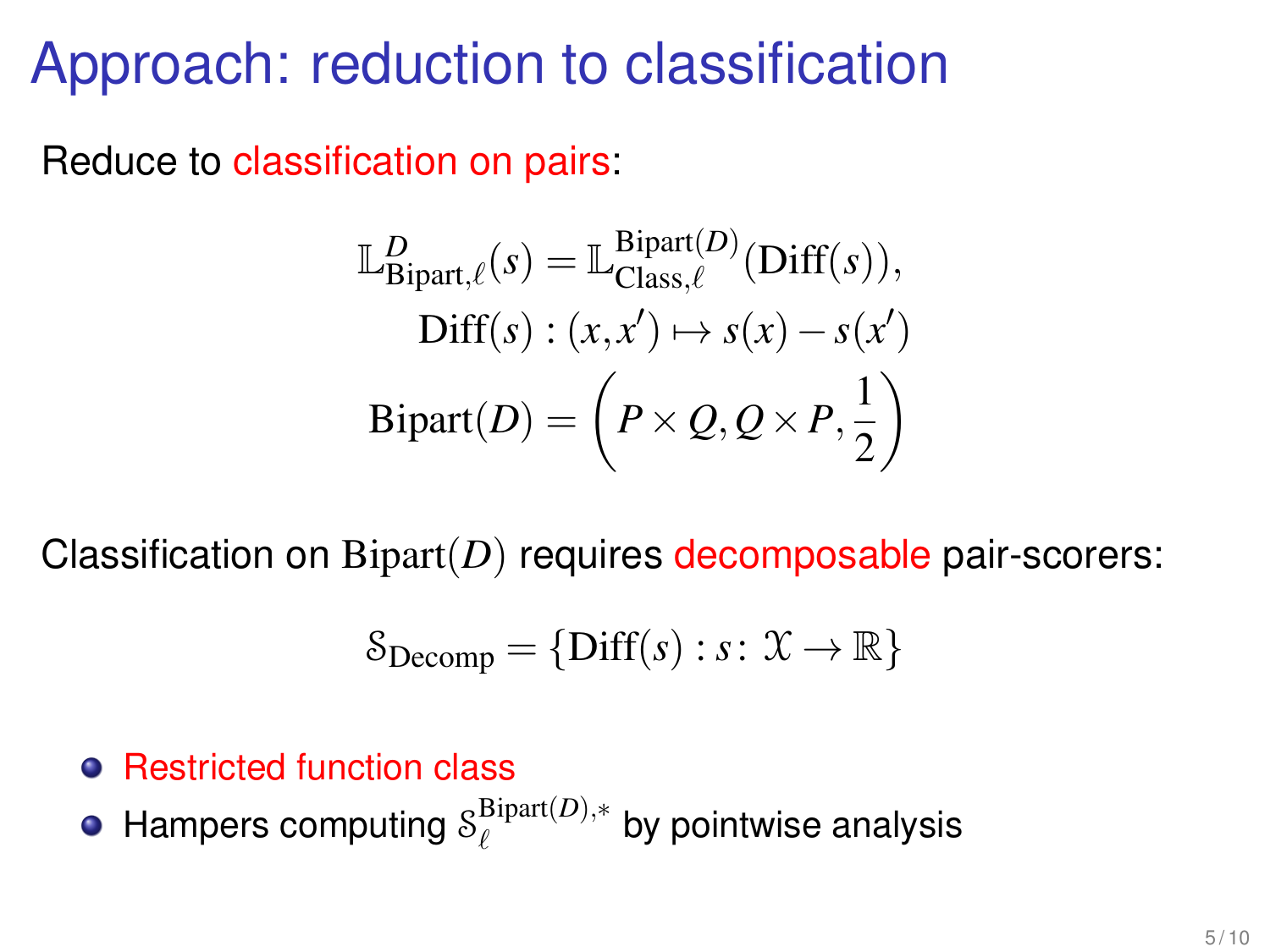## Key tool: proper composite losses

Call loss  $\ell$  strictly proper composite if  $\exists \Psi : [0,1] \to \mathbb{R}$  such that

$$
\mathcal{S}_{\ell}^{D,*} = \underset{s \colon \mathfrak{X} \to \mathbb{R}}{\operatorname{argmin}} \mathbb{L}_{\text{Class},\ell}^{D}(s) = \{ \Psi \circ \eta \}
$$

where  $\eta: x \mapsto Pr[Y = 1|X = x]$ 

- Fundamental losses of class-probability estimation
- **•** Examples:
	- **Example 1−** Logistic: Ψ : *p*  $\mapsto$  log  $\frac{p}{1-p}$
	- ► Exponential: Ψ: *p*  $\mapsto \frac{1}{2} \log \frac{p}{1-p}$
	- **Squared:**  $\Psi: p \mapsto min(1, max(0, p))$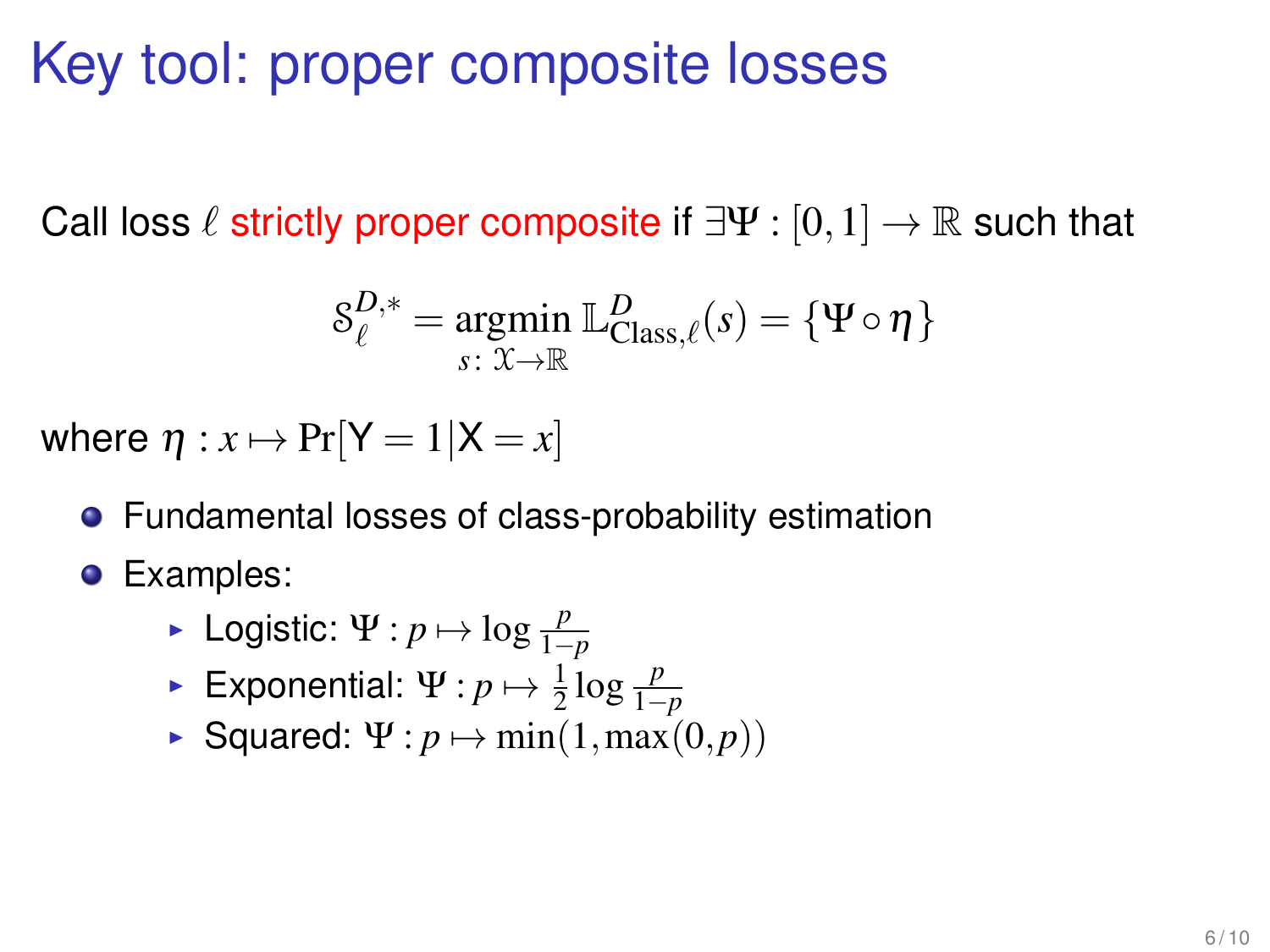## Characterisation of optimal solutions

For specific link function, agreement of Bayes-optimal solutions

#### **Proposition**

*Given any strictly proper composite loss*  $\ell$  *with a differentiable, invertible link function* Ψ*,*

$$
(\exists a \in \mathbb{R}_{+}) \Psi^{-1} : v \mapsto \frac{1}{1 + e^{-av}} \implies \mathcal{S}_{\text{Bipart}, \ell}^{D,*} = \{\Psi \circ \eta + b : b \in \mathbb{R}\}
$$

$$
\subseteq \mathcal{S}_{\text{Bipart}, 01}^{D,*}.
$$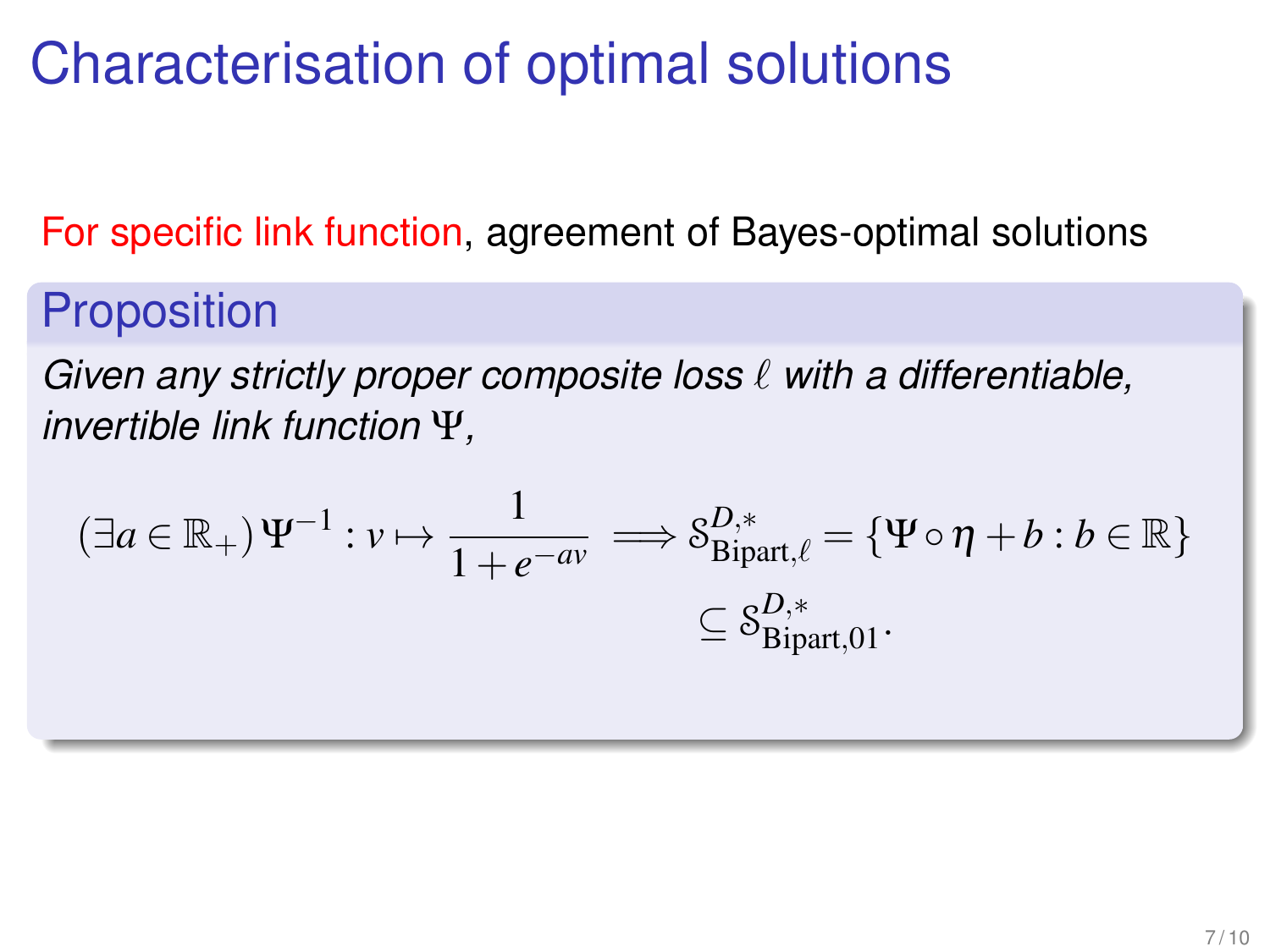## Surrogate regret

Surrogate regret bound also follows immediately

#### **Proposition**

*Given any strictly proper composite loss*  $\ell$  *satisfying the previous*  $conditions, \exists F_{\ell} : [0,1] \rightarrow \mathbb{R}_+$  *such that* 

$$
(\forall D, s: \mathfrak{X} \to \mathbb{R}) \, F_{\ell} \left( \text{regret}_{\text{Bipart},01}^D(s) \right) \leq \text{regret}_{\text{Bipart},\ell}^D(s),
$$

*where*

$$
\text{regret}_{\text{Bipart},\ell}^D(s) = \mathbb{L}_{\text{Bipart},\ell}^D(\text{Diff}(s)) - \inf_{t:\mathcal{X}\to\mathbb{R}} \mathbb{L}_{\text{Bipart},\ell}^D(\text{Diff}(t)).
$$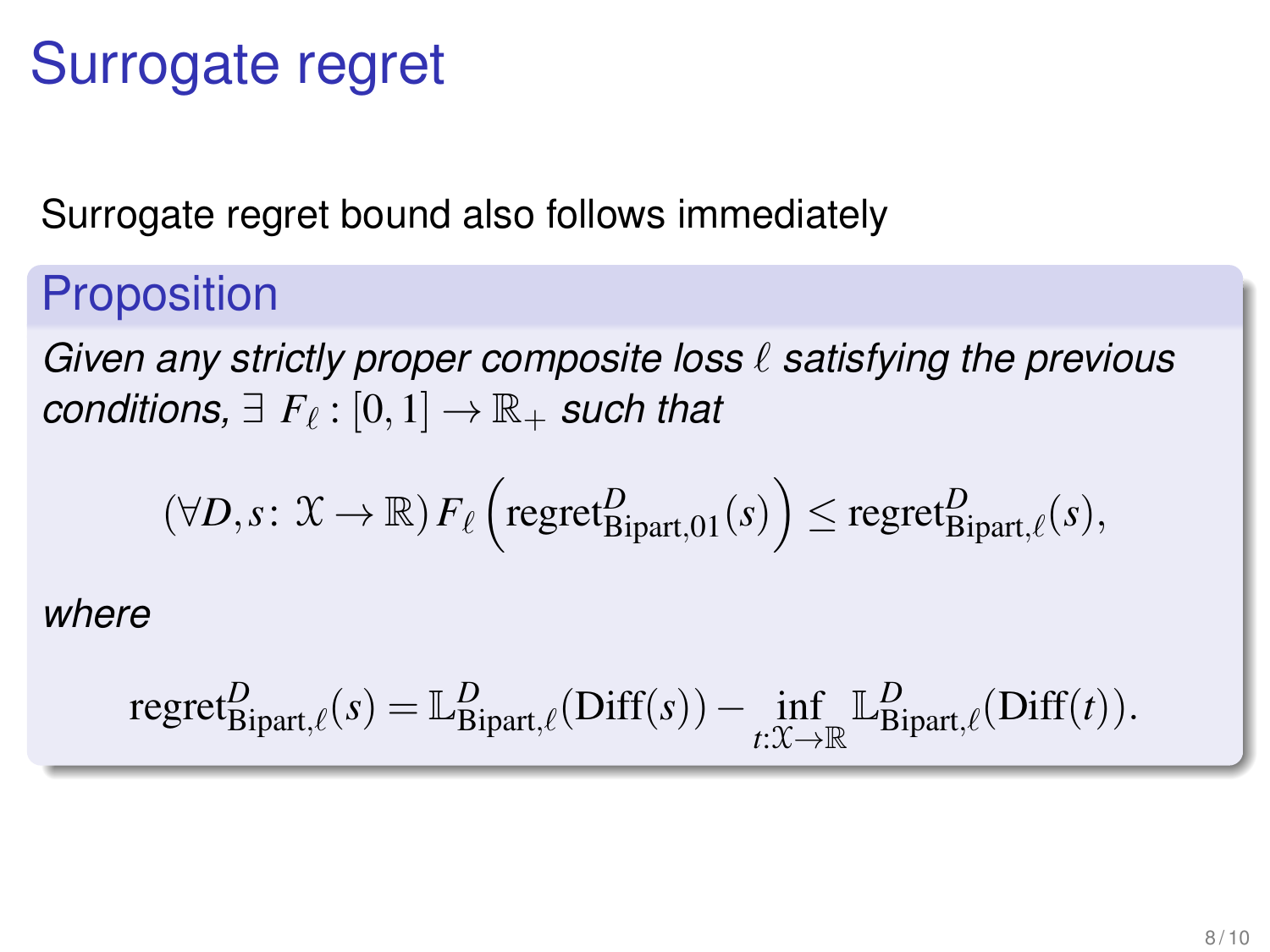#### Proof sketch: characterising decomposability Simple case: optimal pair-scorer is decomposable:

$$
\mathcal{S}_{\ell}^{\text{Bipart}(D),*} \subseteq \mathcal{S}_{\text{Decomp}}
$$

#### Lemma

*The observation-conditional density* Bipart(*D*) *can be expressed*

$$
\eta_{Pair} = \sigma \circ \mathrm{Diff}(\sigma^{-1} \circ \eta)
$$

*where*  $\sigma(\cdot)$  *is the sigmoid function.* 

Consequently, for proper composite  $\ell$ ,

$$
\mathcal{S}_{\ell}^{\text{Bipart}(D),*} = \Psi \circ \sigma \circ \text{Diff}(\sigma^{-1} \circ \eta).
$$

Decomposability relies on Ψ "cancelling"  $\sigma$